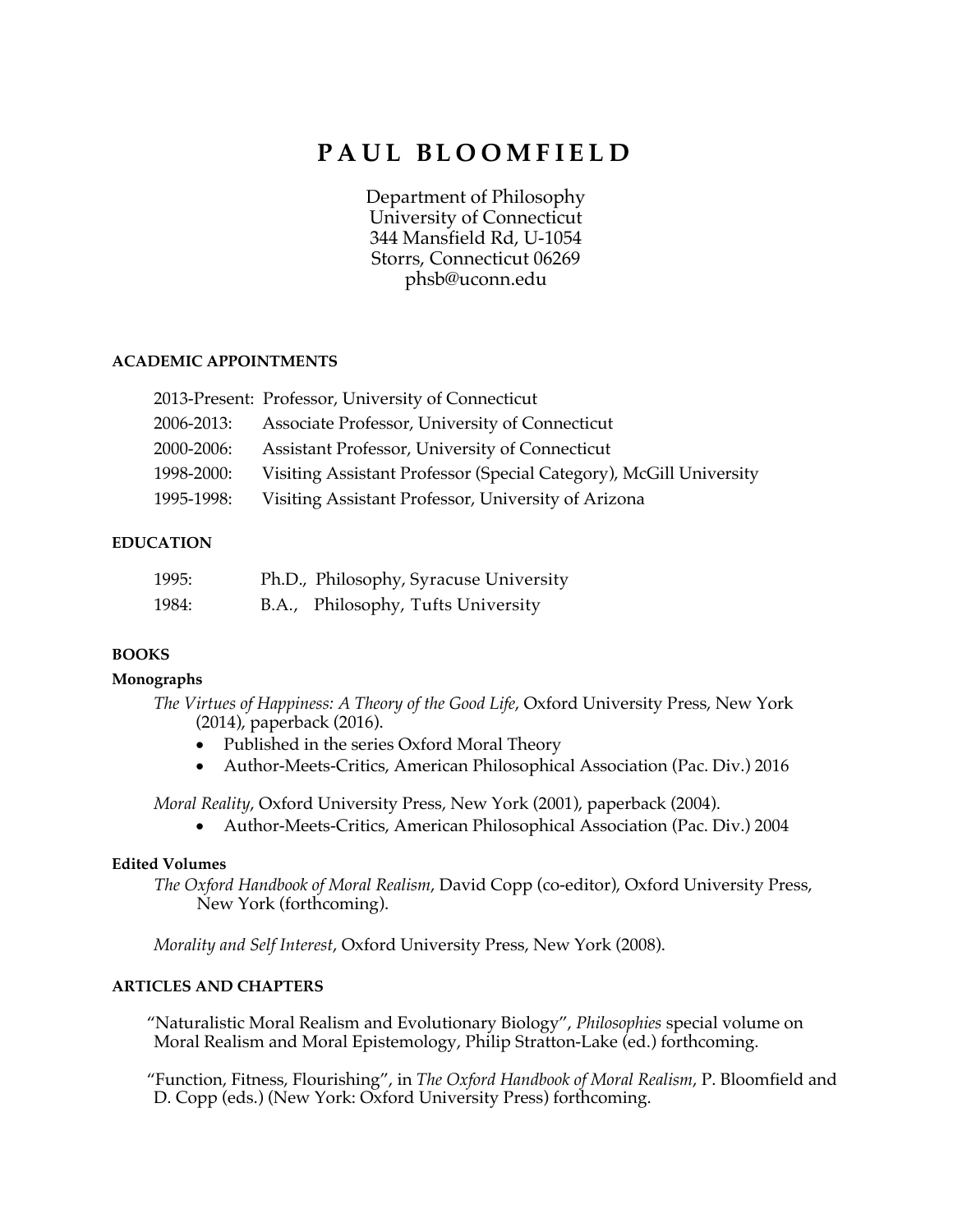"Virtues are Excellences", *Ratio* (forthcoming).

"Humility is Not a Virtue", in *The Routledge Handbook of Philosophy of Humility*, Mark Alfano, Michael Lynch, and Alessandra Tanesini (eds.) (London: Routledge) 2021.

"Skills of Justice", in *The Routledge Handbook of Skills and Expertise*, Ellen Fridland and Carlotta Pavase (eds.) (London: Routledge) 2021.

"Ethics and Insights on Courage", CTX vol. 10, no. 1: 54-65 (2020)

"Epistemic Temperance", *American Philosophical Quarterly* vol. 56, no. 2: 109-24, 2019.

"The Character of the Hypocrite", *Journal of Philosophical Research* vol. 44: 69-82, 2018.

"Tracking Eudaimonia", *Philosophy, Theory, and Practice in Biology* vol. 10, no. 2: 1-24, 2018.

"Morality is Necessary for Happiness", *Philosophical Studies* vol. 174, no. 10: 2613-2628, 2017.

"Good to be Bad?", *Think* vol. 14, no. 40: 51-55, 2015.

"Friendship on Facebook" in *Social Media and Living Well*, B. Beasley and M. Haney (eds.), Lanham: Lexington Books, 2015.

"The Metaphysics and Semantics of Moral Relativism" (co-written with Daniel Massey), in *Daoism, Confucianism, and Moral Relativism: Wong and His Critics*, Y. Xiao and Y. Huang (eds.) Albany: SUNY Press, 2014.

"Some Intellectual Aspects of the Moral Virtues", in *Oxford Studies in Normative Ethics* vol. 3, M. Timmons (ed), Oxford: Oxford University Press, 2014.

"Error Theory and the Concept of Morality", *Metaphilosophy* vol. 44, no. 4: 451-69 (July 2013).

"Social Media, Self-Deception, and Self-Respect", in *Social Media and the Value of Truth*, M. Haney and B. Beasley (eds.), Lanham: Lexington Books, 2013.

"*Eudaimonia* and Practical Rationality", in *Oxford Studies in Ancient Philosophy*, supplementary volume, *Virtue and Happiness: Essays in Honor of Julia Annas*, R. Kamtekar (ed), Oxford: Oxford University Press, 2012.

"Justice as a Self-Regarding Virtue", *Philosophy and Phenomenological Research* vol. 82, no. 1:46–64 (Jan. 2011).

"Egoism and Eudaimonism: Replies to Khawaja", in *Metaethics, Egoism, and Virtue,* A. Gotthelf and J. Lennox (eds.), Pittsburgh: University of Pittsburgh Press, 2010.

"Archimedeanism and Why Metaethics Matters", in *Oxford Studies in Metaethics* vol. 4, R. Shafer-Landau (ed.), Oxford: Oxford University Press, 2009.

"Mini-Symposium on Program Explanation", with Alex Miller*, Australasian Journal of Philosophy* vol. 87, no 2: 343-4 (June 2009).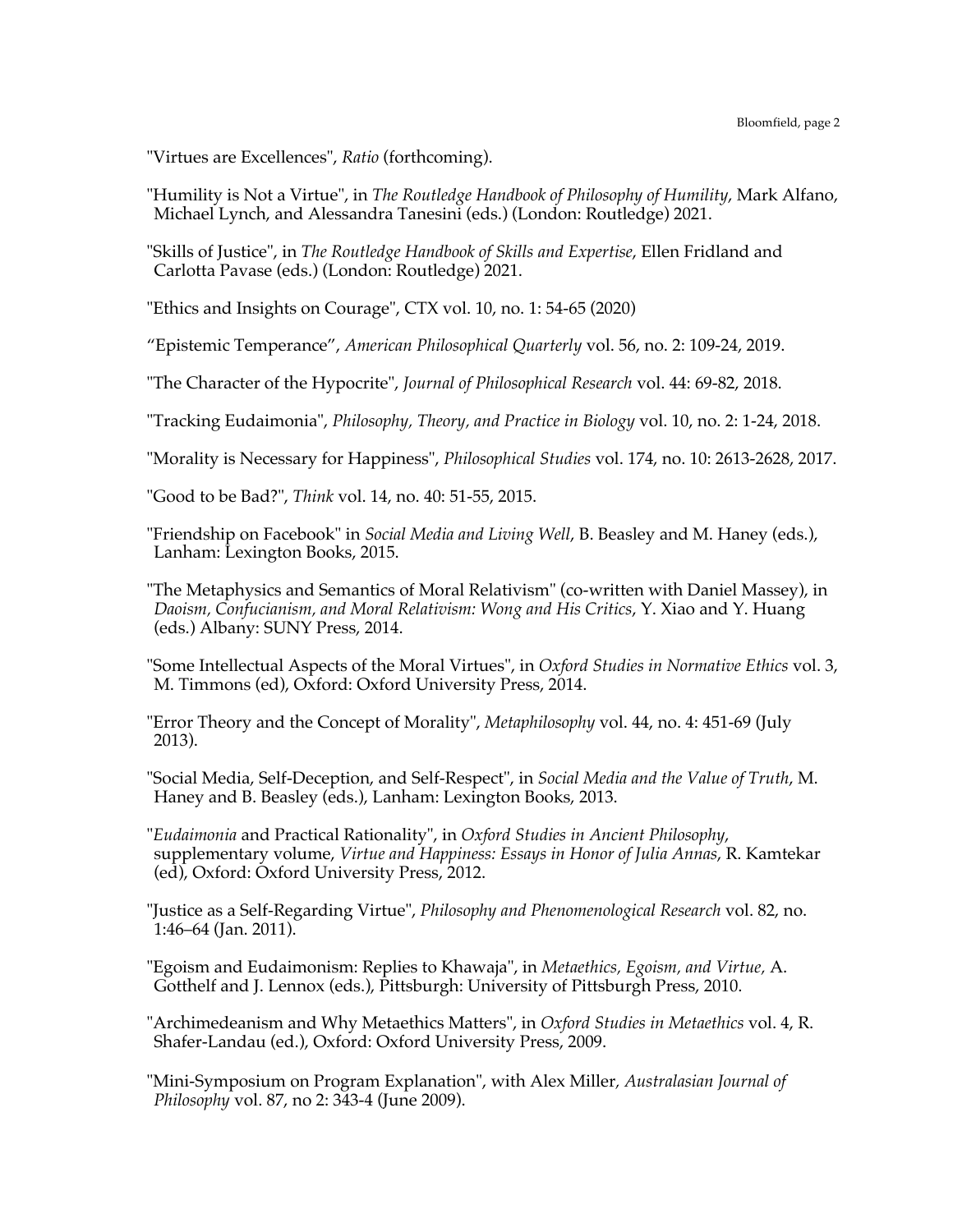"The Harm of Immorality", *Ratio* vol. XXI, no. 3: 241-259 (September 2008).

"Why It Is Bad To Be Bad", in *Morality and Self Interest*, P. Bloomfield (ed.), New York: Oxford University Press, 2008.

"Disagreement About Disagreement", in *The Biology and Psychology of Morality*, W. Sinnott-Armstrong (ed.), Cambridge, MIT Press, 2007.

"Two Dogmas of Metaethics", *Philosophical Studies* vol. 132: 439-466, 2007.

"Opening Questions, Following Rules", in *Metaethics after Moore*, T. Horgan and M. Timmons (eds.), New York: Oxford University Press, 2006.

"Let's Be Realistic About Serious Metaphysics", *Synthese* vol. 144: 69-90, 2005.

"Is There Moral High Ground?", *Southern Journal of Philosophy* vol. XLI, no. 4: 511-26, 2003.

"The Rules of 'Goodness': An Essay in Moral Semantics", *American Philosophical Quarterly* vol. 40, no. 3: 197-213, 2003.

"A Partially Re-Humanized Ethics: Comments on Butchvarov", Supplemental Edition of *Southern Journal of Philosophy*, Spindel Conference Proceedings vol. XLI: 184-9, 2003.

"Truth Or Power?", in *The Foundations of Ethics: Objectivity and Normativity*, P. Schaber and R. Huntelmann (eds.), German Library of Sciences, Frankfurt Germany, 2003.

"Virtue Epistemology and the Epistemology of Virtue", *Philosophy and Phenomenological Research* vol. LX, no. 1: 23-43, January 2000.

"Prescriptions are Assertions: An Essay on Moral Syntax", *American Philosophical Quarterly* vol. 35, no. 1: 1-20, January 1998.

"Dennett's Misrememberings", *Philosophia* vol. 26, nos. 1-2: 207-218, 1998.

"Of *Goodness* and *Healthiness*: A Viable Moral Ontology", *Philosophical Studies* 87: 309-332, September 1997.

### **REVIEWS, ENTRIES, AND COMMENTARY**

"Comments on Michael Brady's Emotion: The Basics", *Journal of Philosophy of Emotion* (forthcoming).

"What 'Justice' Really Means", *New York Times*, 10 October 2018.

"Everyone Must Share the State's Fiscal Woes", *Hartford Courant*, 10 December 2017

"Why Are Zygotes People?", 3QuarksDaily.com on 27 March 2017 at http://www.3quarksdaily.com/3quarksdaily/2017/03/why-are-zygotes-people.html.

"Arguing Against Racism", 3QuarksDaily.com on 10 Oct 2016, at http://www.3quarksdaily.com/3quarksdaily/2016/10/arguing-against-racism.html.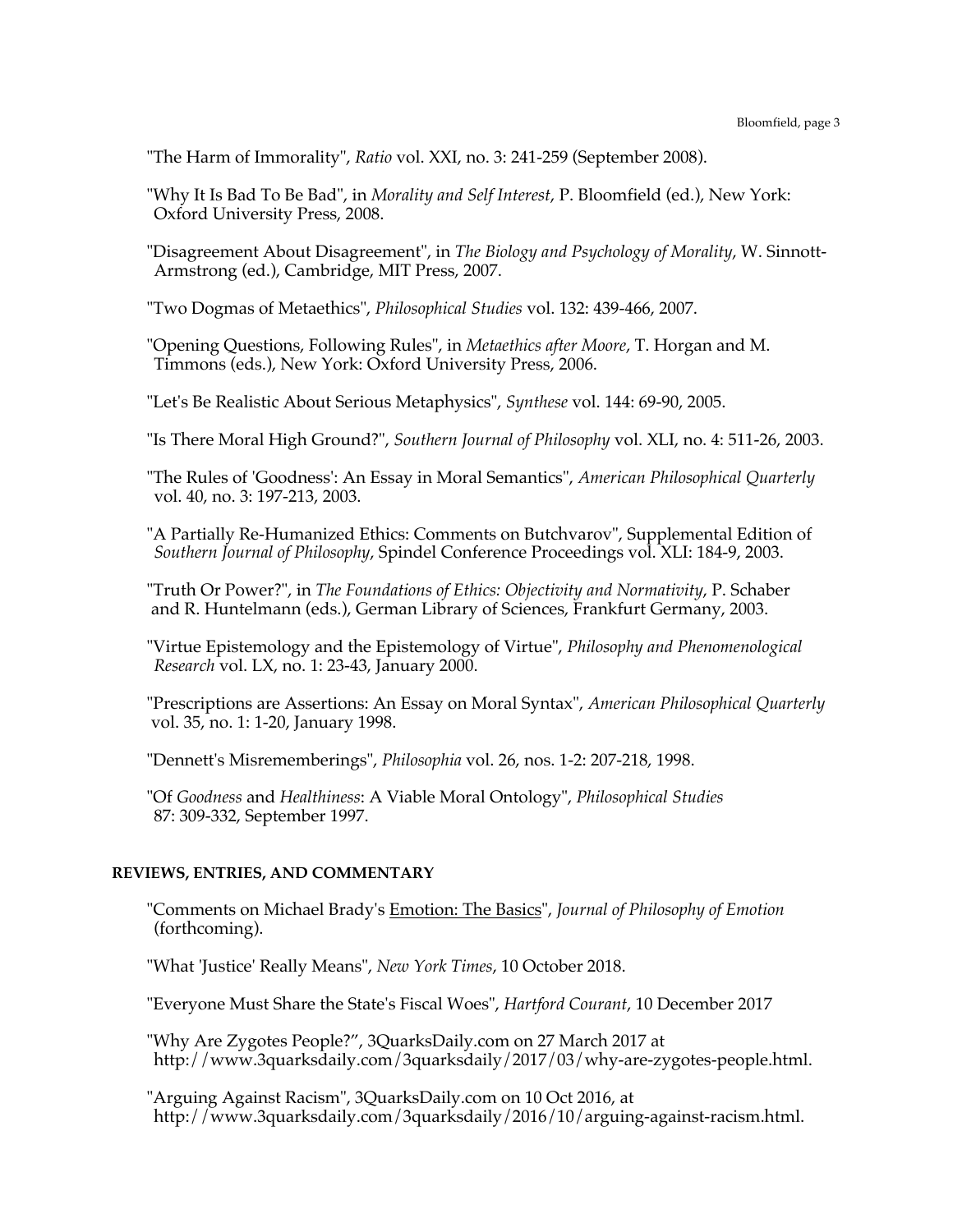- "Book Note on Neera Badhwar's Well-Being: Happiness in a Worthwhile Life", *The Review of Metaphysics* vol 69. no 3 (2016).
- "Review of Timothy Chappell's Knowing What to Do", *Australasian Journal of Philosophy* DOI: 10.1080/00048402.2014.994012, published online 2015.
- "Review of Daniel Russell's Happiness for Humans", *Social Philosophy and Policy* vol. 4, no. 2 (April) 2014.
- "The Moral Point of View", in *The International Encyclopedia of Ethics*, H. LaFollette (ed.), Hoboken, NJ: Wiley Blackwell, 2013.
- "Review of Anita Superson's The Moral Skeptic", *Mind* vol. 120: 914-917, 2011.
- "Review of John Lemos' Commonsense Darwinism", *The Review of Metaphysics* vol. 64, no. 4: 868-71, 2011.
- "Review of James Griffin's On Human Rights" (co-written with BJ Strawser) *Analysis Reviews* vol. 70, no. 1: 195-197, 2010.
- Invited comments on Brian Leiter's "Moral Skepticism and Moral Disagreement", on the National Humanities Center's *On The Human*, G. Comstock (ed.), at http://onthehuman.org/, March 2010.
- "Review of Valerie Tiberius' The Reflective Life", *Mind* vol 119: 258-62, 2010.
- "Review of Terence Cuneo's The Normative Web", *Social Philosophy and Policy* vol. 36, no. 1: 157-164, 2010
- "Review of David Wong's Natural Moralities", *Mind* vol. 118: 225-230, 2009.
- "Iraq: Beyond What's Best For Us", *Hartford Courant*, 3 August 2008.
- "Review of Richard Joyce's The Evolution of Morality", *Mind*, vol. 116: 176-80, 2007.
- "Justice and Tax Cuts", *Hartford Courant*, 12 March 2001.

### **AWARDS & HONORS**

- 2018: Invited by the MacArthur Foundation to nominate candidates for their "Fellows Program".
- 2008-09: UConn GEOC, Course Development Grant for "Philosophical Foundations of Human Rights".
- 2007-08: University of Connecticut Humanities Institute Fellowship for *A Theory of the Good Life*.
- 1996: Named "Most Influential Teacher" by Members of the U. of A. College of Social and Behavioral Sciences Honor Society, Convocation Ceremony, Oct. 25.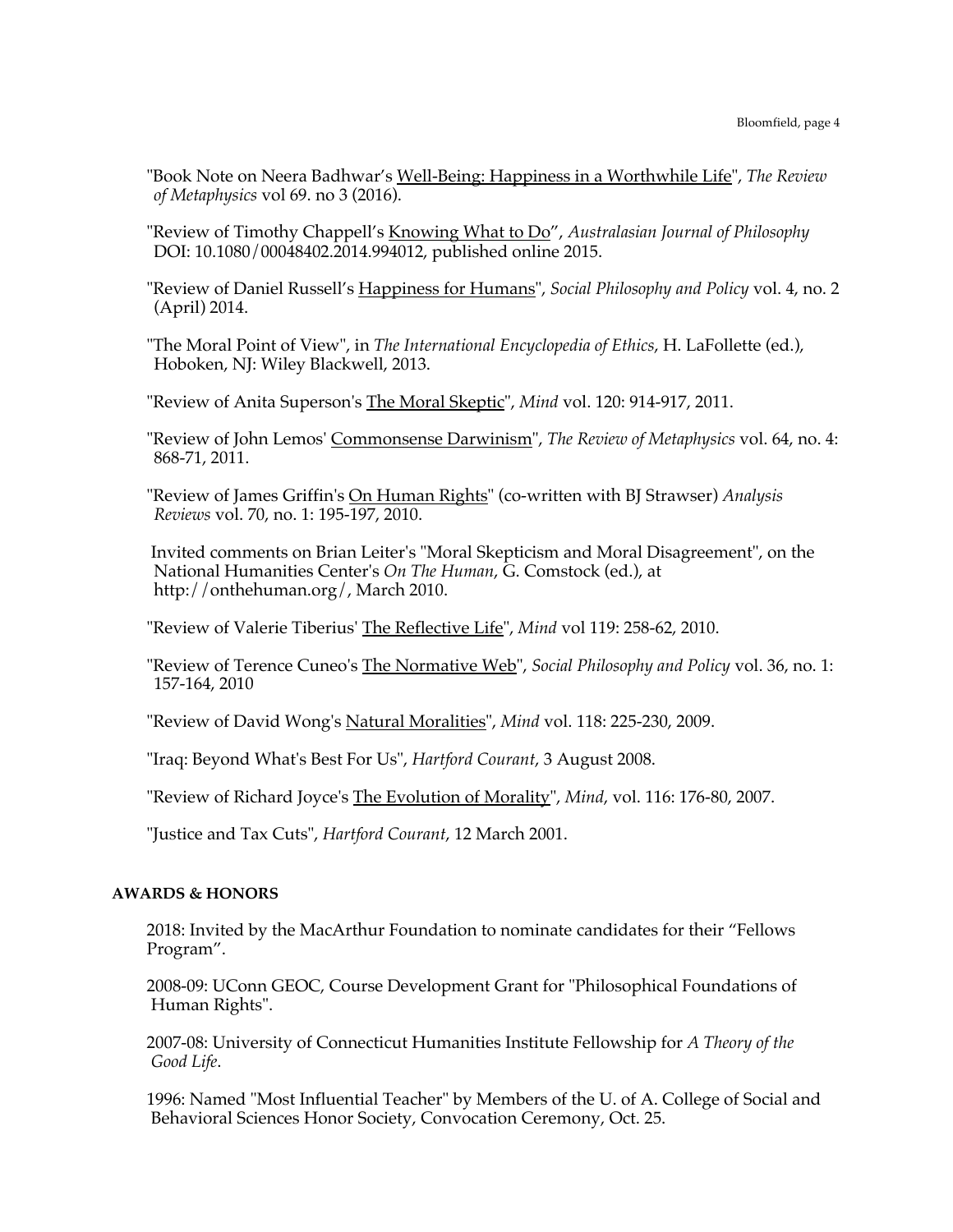1995: University of Arizona Mortar Board Senior Honor Society Teaching Award.

1994: Creighton Club New York State Philosophical Association Graduate Student Presentation Award.

1994: Syracuse University Teaching Certificate.

### **INVITED PRESENTATIONS**

"Justice as the Virtue of Respect", Cambridge University's Forum for Legal and Political Philosophy, Public Lecture, November 2021.

"Justice as the Virtue of Respect", Oxford University, November 2021.

"Honesty Is Not A Virtue", with *The Honesty Project* led by Christian Miller, Wake Forest University, March 2021.

Comments on Olivia Schuman's, "Who's Your Daddy? Evolutionary Explanations for the Desire to Know a Gamete Donor", Colloquium, Central Division APA, February 2021.

Comments on Michael Brady's *Emotions*, Society for the Philosophy of Emotions: Author Meets Critics, Central Division APA, February 2020.

"Temperance, Continence, Weakness, Compulsion", University of St. Andrews, September 2019.

"Temperance, Continence, Weakness, Compulsion", University of Glasgow, September 2019.

"Courage: Scope, Epistemology, Moral Psychology", University of Stirling, September 2019.

"Courage: Scope, Epistemology, Moral Psychology", Inaugural Lober Lecture at the Naval Postgraduate School, Monterey, California, March 2019.

"Virtues as Excellences", University of Haifa, Israel, Colloquium, April 2018.

"Virtues as Excellences", University of Maryland at College Park, Colloquium, February 2018.

"Virtues as Excellences", Auburn University, Colloquium, October 2017.

"Morality is Necessary for Happiness", University of Missouri, Colloquium, October 2015.

"Morality is Necessary for Happiness", Moral Philosophy Seminar speaker series, Oxford University, May 2014.

"Epistemic Intemperance", University of Edinburgh Colloquium, May 2014.

"Immorality, Self-Respect, and Happiness", University of Nevada, Las Vegas, Colloquium, December 2011.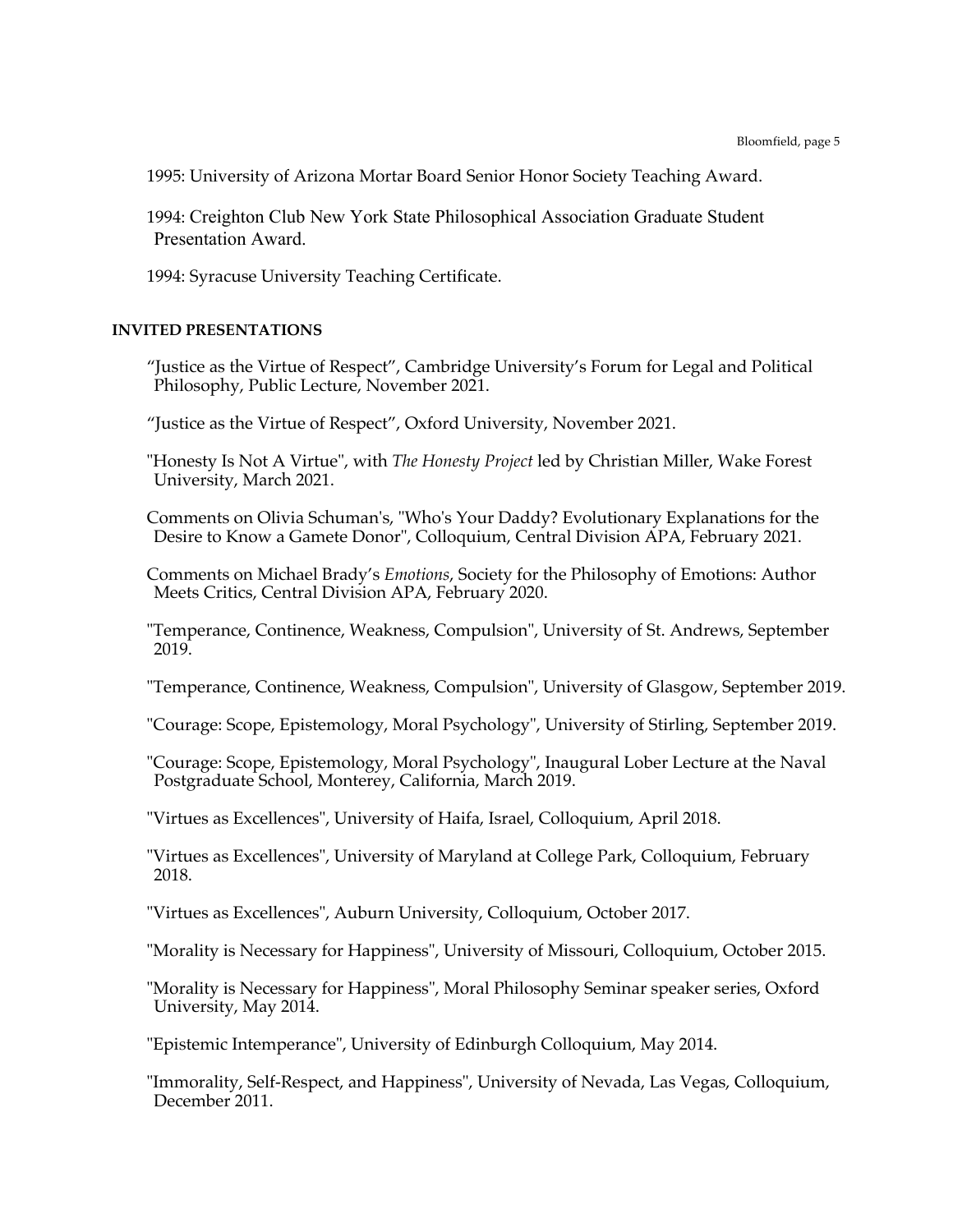"Social Media, Self-Deception, and Self-Respect", UNF Blue Cross Blue Shield Center for Ethics, Public Policy, and the Professions' Symposium on Social Media and the Value of Truth, Jacksonville, October 2010.

Comments on C. Kurth's Symposium paper, "Moral Realism and Fashion Models", American Philosophical Association, Central Division Meeting, Chicago, February 2010.

"Eudaimonism and Practical Rationality", The Fifteenth Annual Arizona Colloquium in Ancient Philosophy: The Work of Julia Annas, Tucson, February 2010.

"Eudaimonism and Practical Rationality", Union College Colloquium, January 2010.

Comments on I. Khwaja's "Foundations of Ethics", Annual Meeting of the Ayn Rand Society, Baltimore, December 2007.

"The Harm of Immorality", Colloquium, University of British Columbia, January 2006.

"Why It Is Bad To Be Bad", Colloquium, Bowling Green State University, April 2005.

"Why It Is Bad To Be Bad", Colloquium, University of Miami, March 2005.

Comments on Sharon Street's Symposium paper, "A Darwinian Dilemma for Realist Theories of Value", American Philosophical Association, Pacific Division Meeting, San Francisco, March 2005.

"Rescuing Metaethics", International Conference on Truth and Judgement, University of Turin, Turin, Italy, June 2003.

"A Partially Re-Humanized Ethics: Comments on Butchvarov", 2002 Spindel Conference on The Legacy of G. E. Moore: 100 Years of Metaethics, University of Memphis, October 2002.

"Truth or Power?", Frankfurt Days on Philosophy: "The Foundations of Ethics: Objectivity and Normativity" Frankfurt, Germany, August 2002.

"Irrealism and Relativism", Southern Society for Philosophy and Psychology, Nashville, February 2002.

"Is There Moral High Ground?", Colloquium, Connecticut College, February 2002.

"Two Dogmas of Metaethics", Colloquium, University of Cincinnati, October 2001.

"Intuitions and the Limits of Analysis", Bled Philosophy Conference, Slovenia, June 2000.

"Moral Internalism Meets Moral Realism", Colloquium, University of Connecticut, Storrs, December 1999.

"A *Prima Facie* Case for Moral Realism", Colloquium, University of Rhode Island, October 1998.

"A Successful Moral Semantics", Colloquium, University of Memphis, September 1997.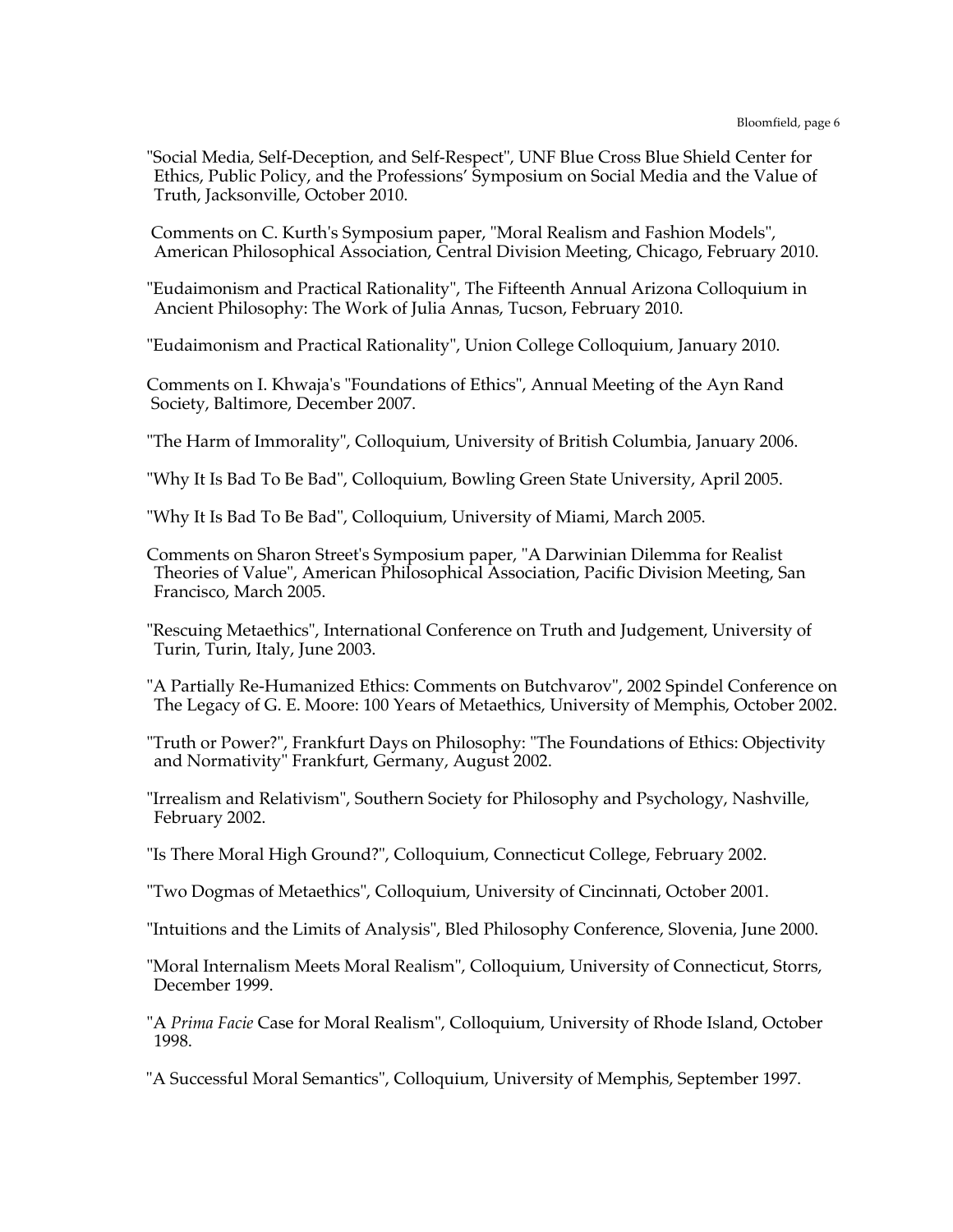"Virtue Epistemology and the Epistemology of Virtue", Colloquium, University of Mississippi, September 1997 (sponsored by GTE).

"Of *Goodness* and *Healthiness*: A Viable Moral Ontology", Colloquium, University of Arizona, October 1995.

#### **REFEREED CONFERENCE PRESENTATIONS**

"Humility is Not a Virtue", Colloquium presentation, American Philosophical Association, Central Division Meeting, February 2018.

"Morality is Necessary for Happiness", Symposium presentation, American Philosophical Association, Pacific Division Meeting, April 2015.

"Epistemic Intemperance", Conference on Epistemic Injustice, University of Bristol, June  $2014.$ 

"Positive Psychology and Practical Wisdom", Southern Society for Philosophy and Psychology, Austin, March 2013.

"Some Intellectual Aspects of the Cardinal Virtues", The Third Annual Arizona Workshop in Normative Ethics", Tucson, January 2012.

"Social Media, Self-Deception, and Self-Respect", Southern Society for Philosophy and Psychology, New Orleans, March 2011.

"Archimedeanism and Why Metaethics Matters", Metaethics Workshop, Madison Wisconsin, September 2007.

"Justice as a Self-Regarding Virtue", Colloquium presentation, American Philosophical Association, Pacific Division Meeting, April 2007.

"Opening Questions and Following Rules", 31<sup>st</sup> Conference on Value Inquiry, University of North Dakota, April 2003.

"Is Normative Discourse Assertoric?", Colloquium presentation, American Philosophical Association, Central Division Meeting, Chicago, March 2002.

"Let's Be Realistic About Serious Metaphysics", II Barcelona Conference on Reference, Barcelona Spain, June 2001.

"Why Even Physics Doesn't Reduce to Physics", Southern Society for Philosophy and Psychology, New Orleans, April 2001.

 "Being Realistic About Kantian Internalism", Mid-South Philosophy Conference, Memphis, February 2000.

 "A Modest Transcendental Argument for Moral Realism" Mid-South Philosophy Conference, Memphis, March 1999.

"A Realistic Moral Epistemology", Colloquium presentation, The American Philosophical Association, Pacific Division Meeting, Seattle, April 1996.